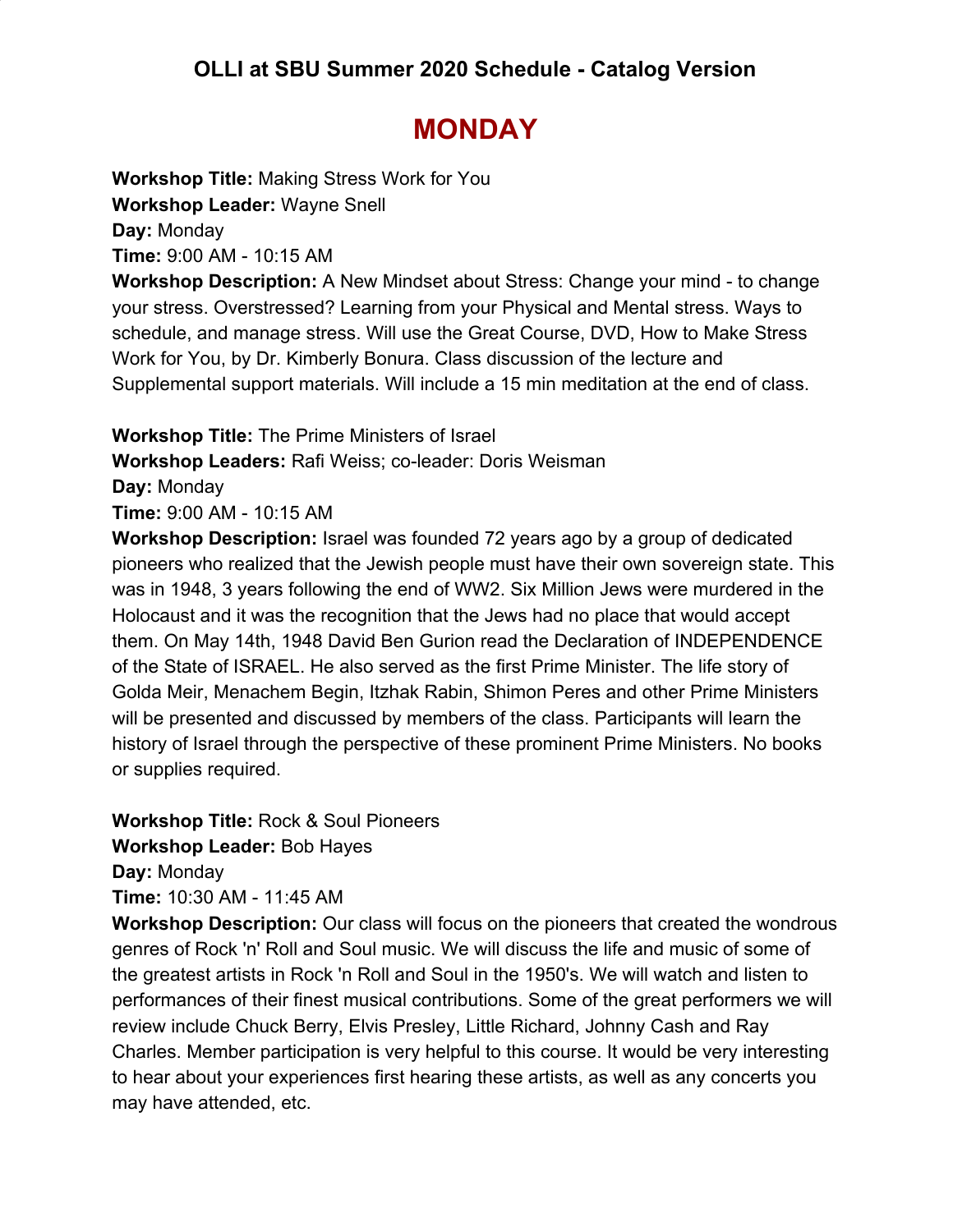**Workshop Title:** Latin Stones Talk - Epigraphy for Everybody **Workshop Leader:** Thomas Hayes

**Day:** Monday

**Time:** 12:00 PM - 1:15 PM

**Workshop Description:** This workshop, for anyone interested in things Roman, will look at simple inscriptions, such as encountered all over southern Europe, to learn about the life, work, and values of the Latins as expressed through their tombstones and monuments. We will discuss the basic phrases and abbreviations found in epitaphs so that you too can be an "expert" on your next visit to Europe or trip to the museum. Knowledge of Latin not required, but knowing Roman numerals would be a plus. Come and peek into the parting thoughts of the ancients, and their families.

**Workshop Title:** Opera, Opera, Opera **Workshop Leader:** David Gable **Day:** Monday **Time:** 12:00 PM - 1:15 PM **Workshop Description:** Using videos from the great opera houses of the world, we will consider ways to better understand and enjoy this tantalizing art form.

**Workshop Title:** Latin Literature, Apuleius' "The Golden Ass"

**Workshop Leader:** Thomas Hayes

**Day:** Monday

**Time:** 1:30 PM - 2:45 PM

**Workshop Description:** Love, money, sex, travel, betrayal; robbers, murderers, scam artists, slaves, masters, heroes, gods; strong women, weak men, loving husbands, cheating wives, cheating husbands, loving wives, everything in between; religious cults, witches, family feuds, heaven, hell, transformations—and redemption! Apuleius's "Metamorphoses," a.k.a. the Golden Ass, is Roman literature's only surviving complete novel. Part Kafka, part Ferdinand the Bull this second century c.e. romance follows the triumphs and travails of Lucius, a student out to see the world. Don't miss the trip! Free translations are available on-line, or you can order one.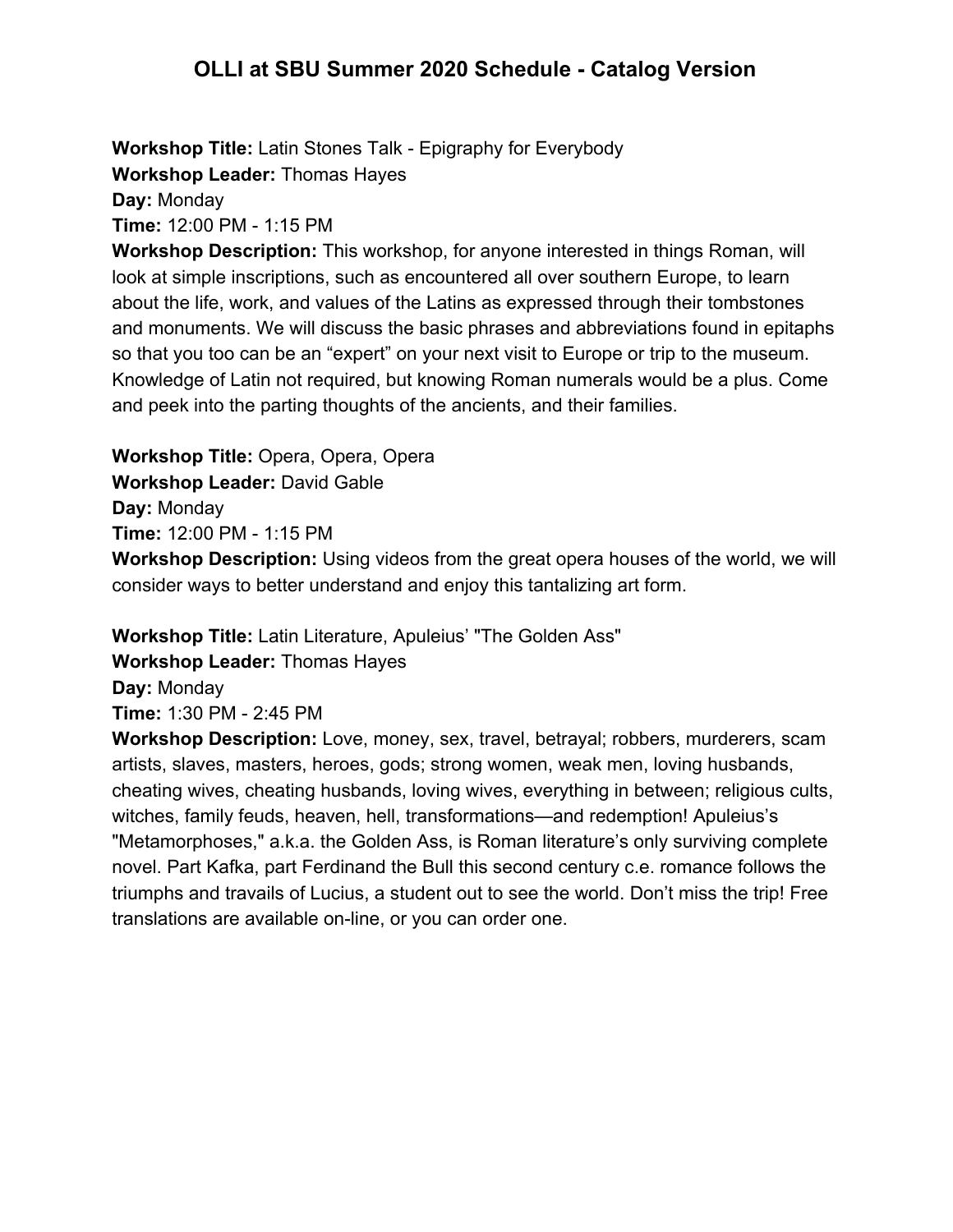**Workshop Title:** Summer School **Workshop Leader:** Bruce Stasiuk **Day:** Monday

**Time:** 1:30 PM - 3:00 PM

**Workshop Description:** This here workshop will deal with many things. It will also include other subjects. Take like a centimeter. Do you have any idea just how long it is? We'll find out if the Great Lakes are really all that 'great.' We'll learn about a pneumonic device that will help us remember how to spell pneumonic. And did you realize that it takes seven years just to learn how to hold a sitar? That's before you even play it. We will do other things too. Probably.

**Workshop Title:** Topics in British History **Workshop Leader:** David Gable **Day:** Monday **Time:** 1:30 PM - 2:45 PM

**Workshop Description:** Through the use of video and discussion, we will consider important subjects and people in British history. Recent topics have been Stonehenge, Charles Darwin, and David Hockney.

### **TUESDAY**

**Workshop Title:** Meditation and Mindfulness

**Workshop Leader:** Karen Santoro

**Day:** Tuesday

**Time:** 10:30 AM - 11:45 AM

**Workshop Description:** Learn how to become totally relaxed and have a clear mind. This can be accomplished through a breathing technique, in addition to letting your thoughts float away. Eliminating daily tension is the goal of meditation and this can be accomplished in a short time. A folder, paper and pen are all that you need.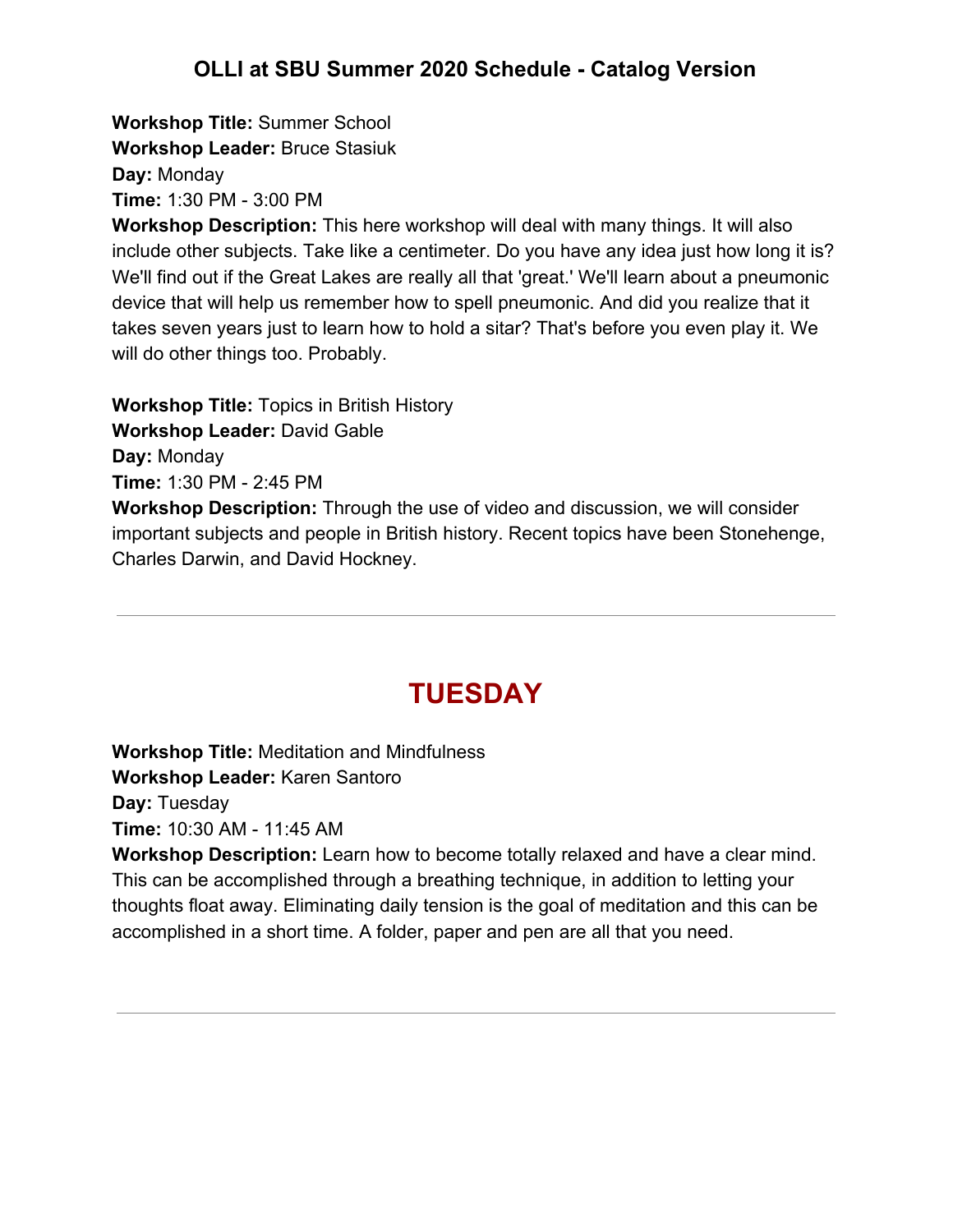# **WEDNESDAY**

**Workshop Title:** Current Events **Workshop Leaders:** Bob Ober, co-leader: Murray Rawn **Day:** Wednesday **Time:** 9:00 AM - 10:30 AM **Workshop Description:** Discussion of recent events. Group participation is encouraged. There may be an occasional guest speaker.

**Workshop Title:** A Sampling of Recent African American Literature, Part 2 **Workshop Leader:** Michael LoMonico **Day:** Wednesday

**Time:** 10:30 AM - 11:45 AM

**Workshop Description:** This past decade has seen an abundance of literary riches from African American writers. During our time together, we will read, discuss, and see interviews with some of our best contemporary black authors. One need not have been in the Spring 2020 workshop. Week 1: Another Brooklyn by Jaqueline Woodson; Week 2: The Underground Railroad by Colson Whitehead; Week 3: Fire Shut Up in My Bones by Charles Blow; Week 4: John Woman by Walter Mosley; Week 5: American Spy by Lauren Wilkinson.

**Workshop Title:** Wellness and Aging **Workshop Leader:** Lou D'Onofrio **Day:** Wednesday **Time:** 10:30 AM - 11:45 AM

**Workshop Description:** For the June 2020 Wellness and Aging workshop, I plan to use material that was not presented during the Spring 2020 semester. General topics to be discussed include nutrition, physical activity, stress management, and aging. However, there is no prerequisite for this workshop. Videos from the Great Courses or Netflix may be used. We may also have a guest speaker. There is also time for class discussion. No books or supplies are needed.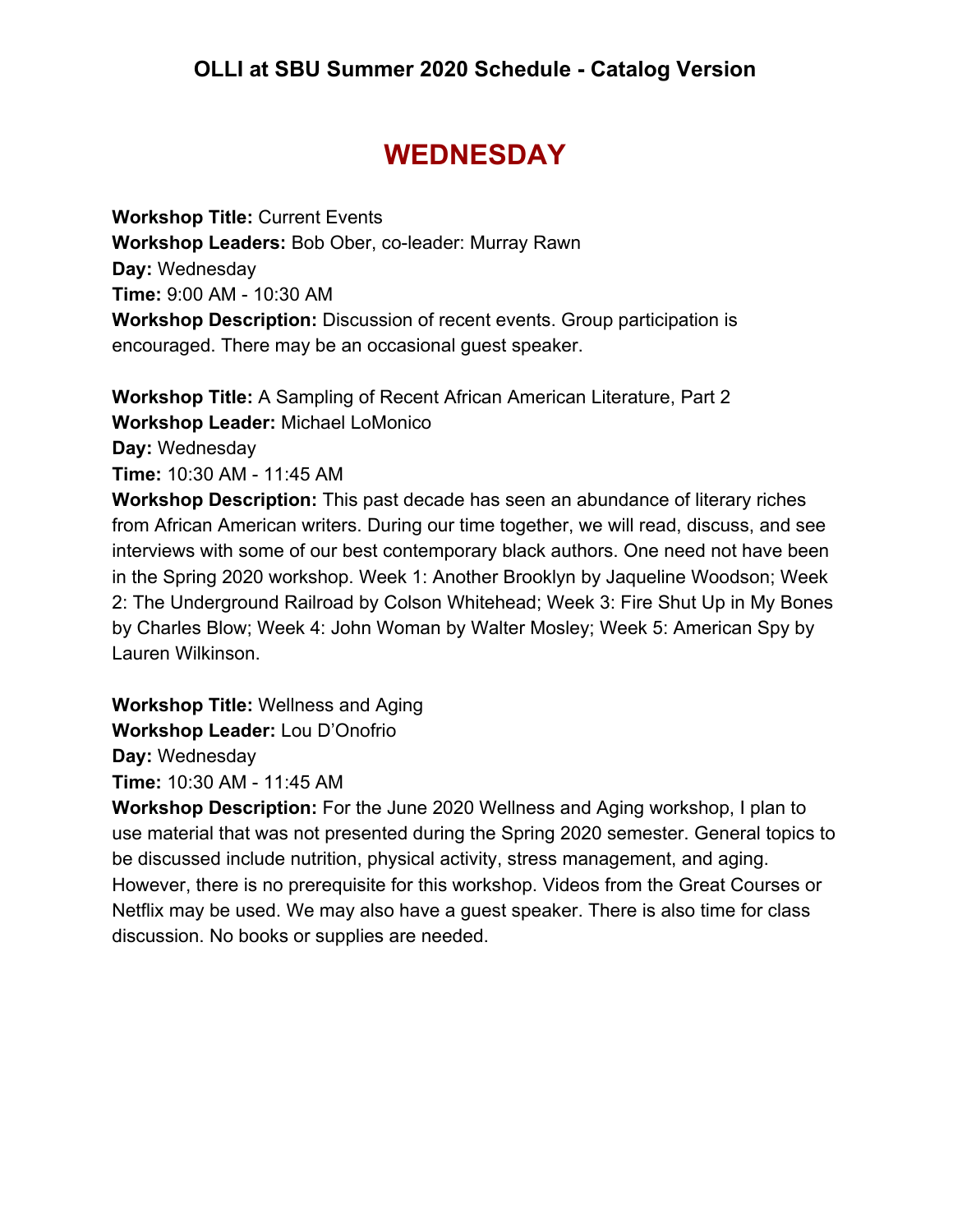**Workshop Title:** America's Postwar Presidents: From Truman to Trump **Workshop Leader:** Martin Levinson

**Day:** Wednesday

**Time:** 12:00 PM - 1:15 PM

**Workshop Description:** This course will examine the lives and policies of America's post WWII Presidents with the goal toward having a better understanding of how the presidency has been perceived in our nation's history.

**Workshop Title:** Digesting a Good Book

**Workshop Leader:** Dana Geils

**Day:** Wednesday

**Time:** 12:00 PM - 1:15 PM

**Workshop Description:** Come and have a bite with us as we "digest" the book, The Music Shop by Rachel Joyce, in order to examine the style and quality of the writing, the characters, the plot, the themes/problems explored and consider the what-ifs, hows and whys as well. (The Spring 2020 Digesting a Good Book made this selection.) **\*We will meet only once this summer on June 17.\* Please make sure that you have read THE MUSIC SHOP by RACHEL JOYCE before we meet!**

# **THURSDAY**

**Workshop Title:** The History of Women in Long Island Aviation

**Workshop Leader:** John Gobler

**Day:** Thursday

**Time:** 9:00 AM - 10:15 AM

**Workshop Description:** Long Island has a rich and interesting history of aviation. We will explore the role that women played in that history from 1910 through the current times. We will start with a brief look into how and why Long Island came to play such a prominent role in aviation in that time period. We will then discover who the early women pioneers were and how they later grew to play such an outstanding and prominent role in Long Island aviation history.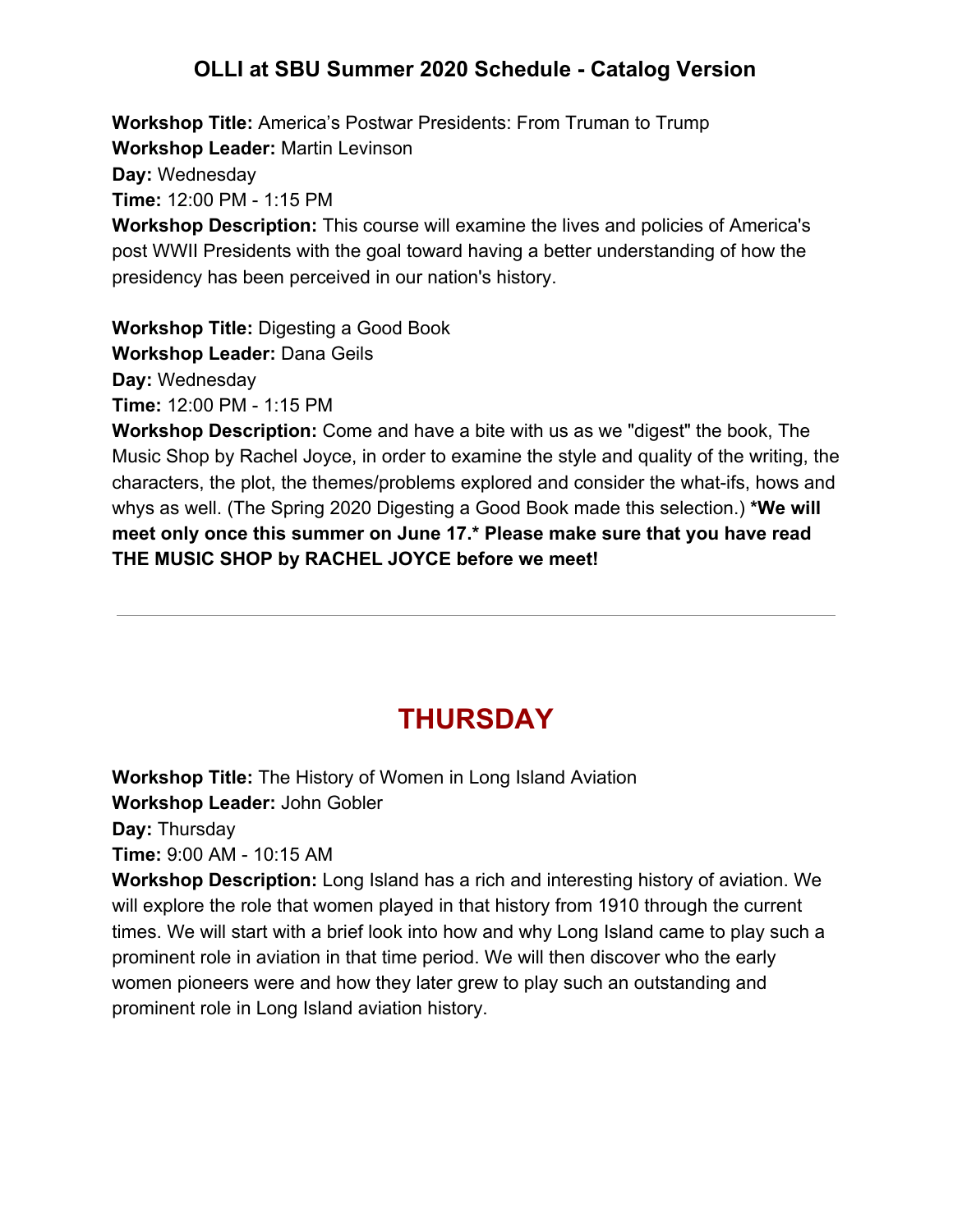**Workshop Title:** American Plays **Workshop Leader:** Irma Gurman; co-leader: Sol Gurman **Day:** Thursday **Time:** 12:00 PM - 1:15 PM **Workshop Description:** Discussion and viewing of great American plays -- watching videos of performances, learning about the playwrights, critical reactions, etc.

**Workshop Title:** Joy of Writing **Workshop Leader:** Mark Prendergast **Day:** Thursday **Time:** 1:45 PM - 3:45 PM

**Workshop Description:** Participants offer brief samples (up to 500 words) of original writing in any genre for discussion and critique in a constructive, friendly and supportive environment.

# **FRIDAY**

**Workshop Title:** Learn to Draw Part 2 **Workshop Leader:** Richard Bova **Day:** Friday **Time:** 9:00 AM - 10:15 AM

**Workshop Description:** This workshop is a continuation of "Learn to Draw" from the Spring 2020 session. In "Learn to Draw, Part 2", an assignment will be given each week (landscape, animals, still life) along with a discussion and videos on how to approach the drawing. New members with basic drawing skills are welcome to join.

**Workshop Title:** Speaking of Photographs

**Workshop Leader:** Eric Lohse

**Day:** Friday

**Time:** 9:00 AM - 10:15 AM

**Workshop Description:** In this workshop we will view the work of some contemporary photographers and discuss such things as themes, presentation, moods and style. By viewing several works by the same maker we can gain insight into their work. No previous knowledge of photography is needed.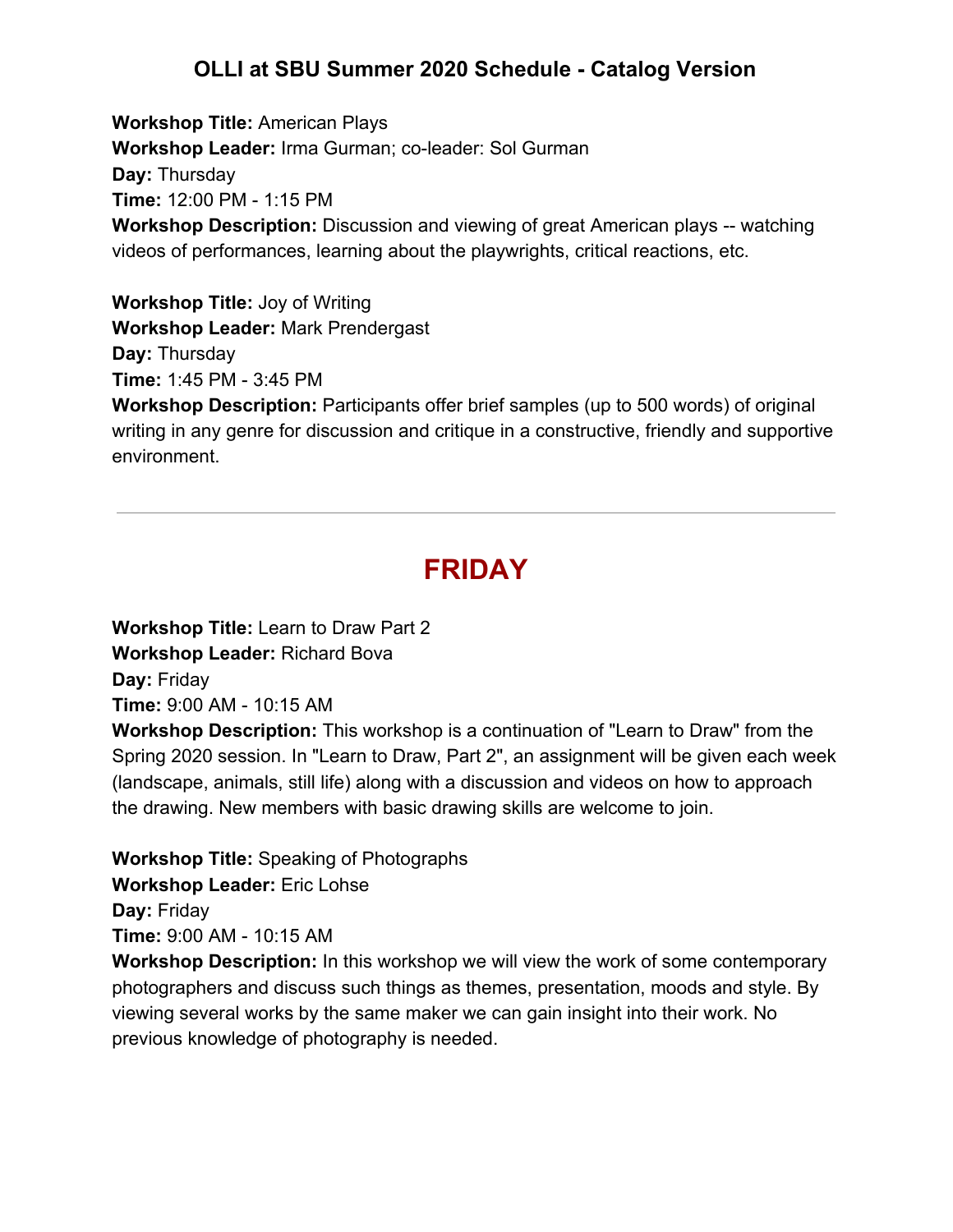**Workshop Title:** Memoir Writing

**Workshop Leader:** Dorothy Schiff Shannon; co-leader: Sheila Bieber

**Day:** Friday

**Time:** 9:30 AM - 11:30 AM

**Workshop Description:** You are the repository of the stories of your time. We will be both storytellers and historians. Memoir writing is a group effort in which we support and critique one another's work, in an effort to produce memoirs worthy of preservation.

**Workshop Title:** Watercolor Studio

**Workshop Leader:** Bob Stone

**Day:** Friday

**Time:** 10:30 AM - 11:45 AM

**Workshop Description:** This workshop Is a collaborative group of artists who work in watercolor, pastels, ink and related media. We share our work for constructive advice and feedback. We also discuss topics related to the arts and anything that we find of mutual interest. We share digital resources, gallery tours, art lessons etc. that we have found.

**Workshop Title:** Judaism's Gifts to the World: How Major Jewish Ideas Evolved Into Universal Values

**Workshop Leader:** Rabbi Cohen

**Day:** Friday

**Time:** 10:30 AM - 11:45 AM

**Workshop Description:** By most indications, modern society is a model of moral progress. Yet when it comes to everyday values, we still grapple with the big ones… What are our responsibilities toward the less fortunate? - How do we fashion a more moral and equal society? - How can we make a move toward more cohesive family living? Join us to unpack five of the world's most cherished values and how they were delivered to humankind by the Torah. By tracing their fascinating journey to the mainstream, we'll discover a timeless core of purpose, integrity, and clarity in each value—a powerful gift of guidance as we navigate our own daily choices. This course has an optional but recommended student book. Purchasing information for the book will be available with the final schedule. Click here to see video promo: <https://youtu.be/JG-9U9PI80g>